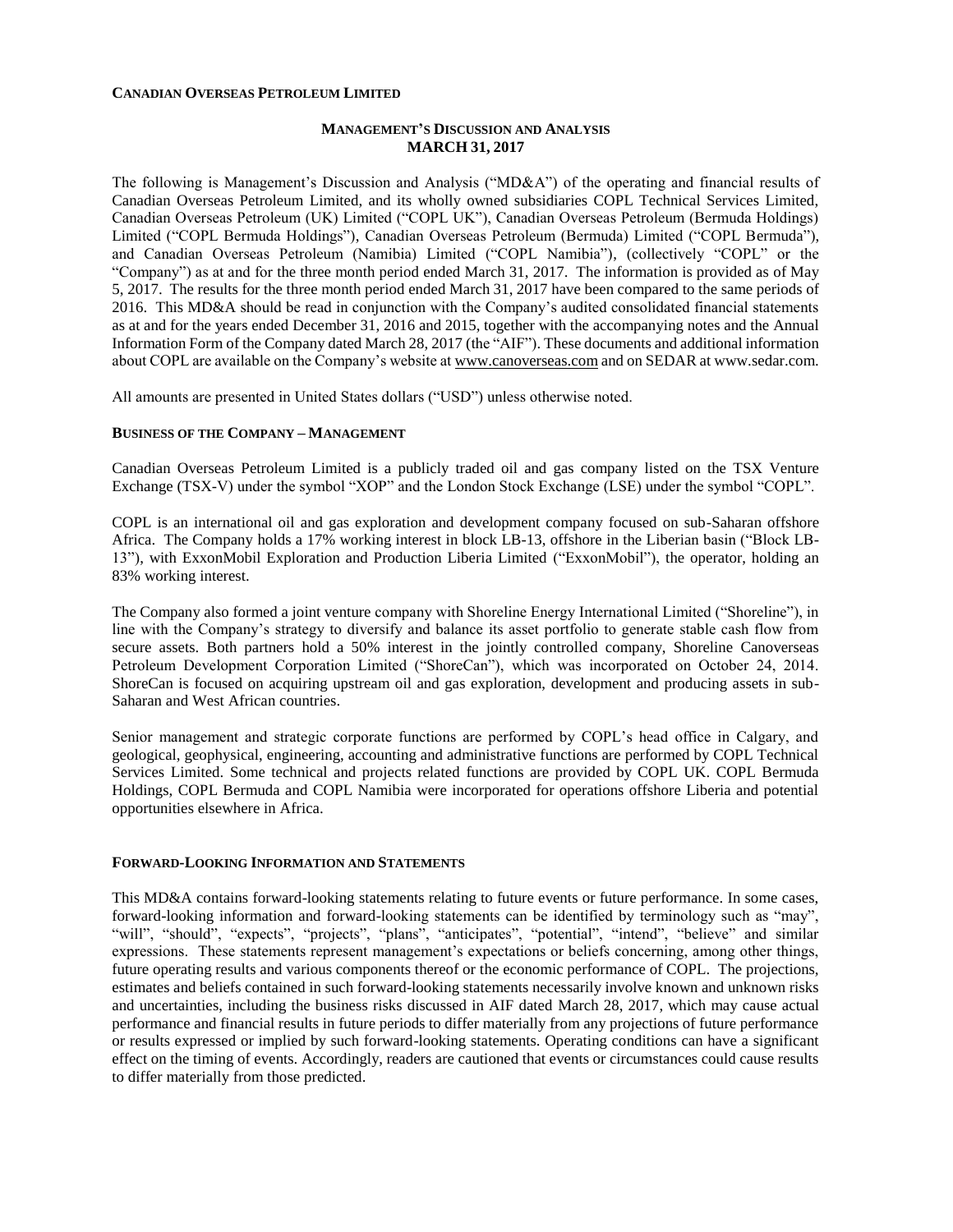#### **FORWARD-LOOKING INFORMATION AND STATEMENTS (CONTINUED)**

Forward-looking statements included or incorporated by reference in this document include statements with respect to:

- the Company's current strategy to establish and grow an oil and gas business (the "Overview and Overall Performance", "Outlook" and "Liquidity and Capital Resources" sections);
- the Company's plans to further evaluate LB-13 (the "Overview and Overall Performance and "Outlook" sections;
- the Company's ability to raise capital and obtain the financing necessary to develop profitable oil operations (the "Overview and Overall Performance", "Outlook" and "Liquidity and Capital Resources" sections);
- the Company's assumptions in respect of valuation of Warrants (as defined herein) (the "Derivative Gain / Loss" section);
- the Company's ability to manage its financial and operational risks (the "Overview and Overall Performance", "Financial Instruments", "Commitments and Contractual Obligations" and "Liquidity and Capital Resources" sections); and

The Company's MD&A and AIF for the year ended December 31, 2016 describe major risks, material assumptions and other factors related to forward-looking information and forward-looking statements that could influence actual results and are incorporated herein by reference. These risks, assumptions and other factors have been provided for readers to gain a more complete perspective on COPL's future operations. However, readers should be cautioned that the list of factors is not exhaustive and that this information may not be appropriate for other purposes. Forward-looking information and forward-looking statements included or incorporated by reference in this MD&A are valid only as at the date of this MD&A, and the Company does not intend to update or revise these forward-looking statements and forward-looking information except as required by applicable securities laws. The forward-looking information and forward-looking statements contained in this MD&A are expressly qualified by this cautionary statement.

#### **OVERVIEW AND OVERALL PERFORMANCE \***

In the first quarter of 2017, the Company continued to identify, evaluate and pursue exploration and development opportunities in Nigeria, Equatorial Guinea and other West African countries. The Company continues to be focused on offshore opportunities that its seasoned technical team has strength in evaluating and developing. Since the Mesurado-1 well was drilled by ExxonMobil on Block LB-13 in Liberia during the last quarter of 2016, additional leads and prospects are being evaluated by the Company on Block LB-13.

#### *Liberia*

On April 5, 2013, following the Liberian Legislature's ratification of the Production Sharing Contract ("PSC") governing Block LB-13 offshore Liberia, the closing and completion of previously announced transactions between COPL Bermuda and ExxonMobil occurred. The Company holds a 17% working interest in Block LB-13, with the remaining 83% being held by ExxonMobil, who is the operator under the license. As previously announced, the Company's share of all joint interest costs and the gross drilling costs up to \$120 million is carried by ExxonMobil.

It was announced on November 23, 2016 that ExxonMobil had commenced drilling operations on the Mesurado-1 exploration well on November 22, 2016 – utilizing the Drillship Seadrill West Saturn. The Mesurado-1 was located about 50 miles offshore Liberia on Block LB-13 in approximately 2500 metres of water. On December 19, 2016, it was announced that the Mesurado-1 well had reached total depth. It was reported that the well, targeting oil in a sequence of Late Cretaceous Santonian-age sands, intersected 145 metres (475 feet) of net sand of which 118 metres (387 feet) were deemed to be "reservoir quality." No hydrocarbons were indicated by the logging while drilling operations performed across the targeted intervals. ExxonMobil, the operator, advised the Company that no further logging operations would be conducted and the well was to be plugged and abandoned.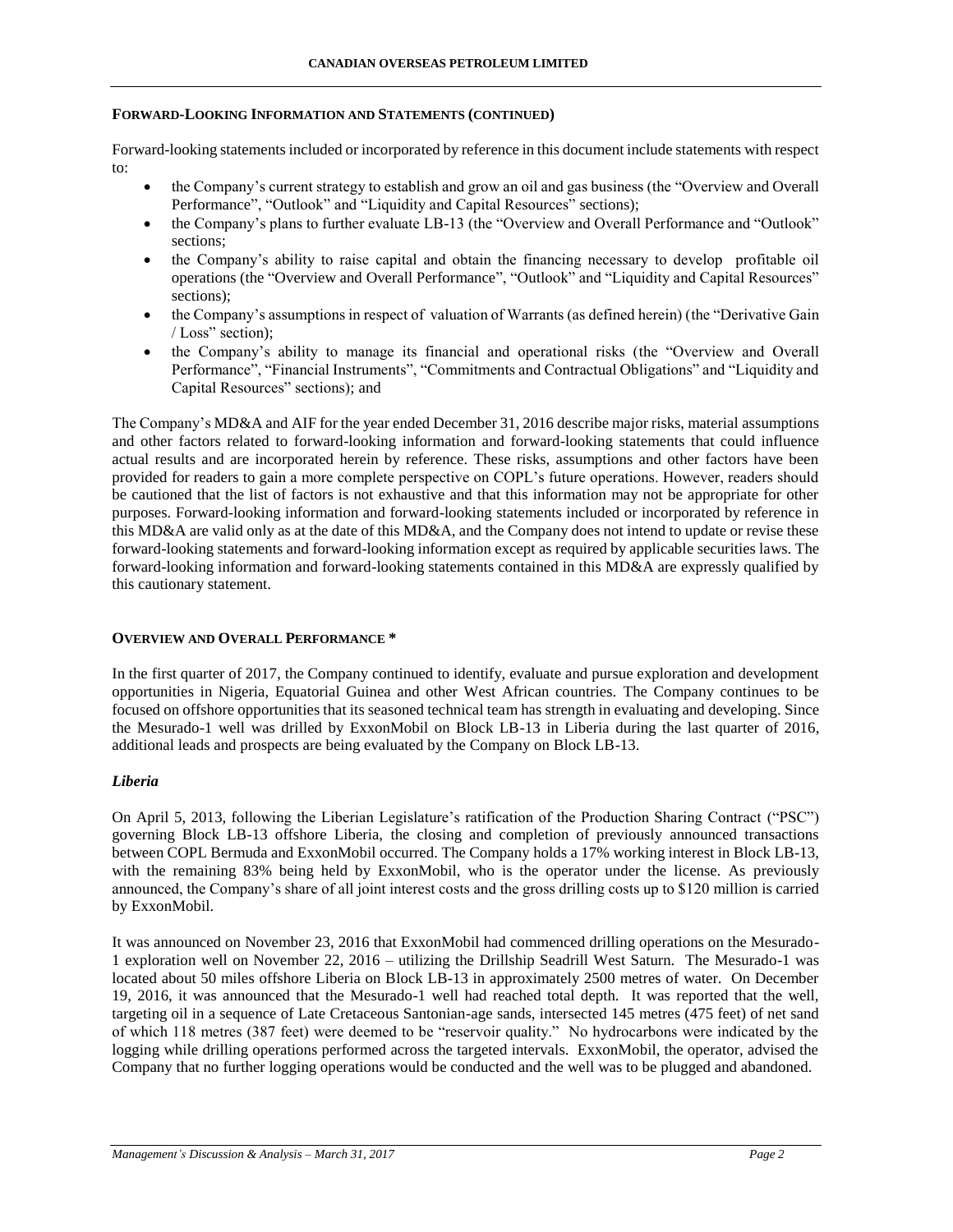#### **OVERVIEW AND OVERALL PERFORMANCE \* (CONTINUED)**

#### *Liberia (continued)*

The operator plugged and abandoned the well and released the rig on December 27, 2016. The Mesurado-1 well fulfills the work obligations of the second exploration period under the Liberian PSC. The partners are in the process of evaluating the results and will need to determine the overall effect on the remaining exploration prospects on the block.

The Company reported its disappointment at the lack of hydrocarbons encountered by the Mesurado-1 well, however, it was pleased that the existence of a targeted Santonian thick sand sequence (in an otherwise clay-rich, deep water environment) was in accordance with predictions from its seismic interpretation. The lack of hydrocarbons at Mesurado-1 has caused the Company to do additional work on the 3D seismic over Block LB-13 to re-evaluate other leads that we have mapped on this block. This work continues.

### *Expansion of sub-Saharan Portfolio*

As part of the Company's stated strategy to expand its interests and to generate stable cash flow from secure assets, the Company continues to assess opportunities in sub-Saharan Africa.

The Company and Shoreline, an unrelated company, incorporated ShoreCan in October 2014 in Bermuda to focus on acquisitions of upstream oil and gas exploration, development and producing assets in sub-Saharan Africa. Both partners hold a 50% interest in the jointly controlled entity.

On August 17, 2015, ShoreCan agreed to an acquisition in Nigeria to acquire 80% of the issued share capital of a Nigerian oil company which holds 100% of the equity and titled interest of an oil appraisal and development project offering near term oil production, located in the Niger Delta province, offshore Nigeria. The transaction also provides that ShoreCan will take over management of Essar Nigeria.

On September 14, 2016, COPL announced that ShoreCan had completed the acquisition of 80% of the share capital of Essar Exploration and Production Limited (Nigeria) ("Essar Nigeria"). Essar Nigeria's sole asset is a 100% interest and operatorship of oil prospecting license, located about 50 kilometres offshore in the central area of the Niger Delta ("OPL 226"). As a party to a PSC for OPL 226, Essar Nigeria is required to seek Nigerian Government ministerial consent for the transaction. The respective application has been made and the parties to the transaction are awaiting its approval.

OPL 226 has an area of 1530 km<sup>2</sup> and is situated in water depths ranging from 40 to 80 meters. It offers oil appraisal and development opportunities having near term oil production potential and significant exploration upside. Historically, five wells with oil and gas shows were drilled in 1972 and 1973, however, the most recent fifth well (Noa-1) was an oil discovery drilled in 2001. ShoreCan, in the last year, has completed additional seismic processing of the most recent 568 km<sup>2</sup> 3D seismic survey acquired by Essar Nigeria in 2012. The advanced seismic processing techniques, applied to this data set by ShoreCan, were successfully completed to differentiate oilbearing sands from gas-bearing or water-bearing sands. At the request of COPL, Netherland, Sewell & Associates, Inc. ("NSAI") prepared an independent report (the "Report") in accordance with Canadian National Instrument 51-101 evaluating the Contingent and Prospective Resources attributed to OPL 226, as of December 31, 2016. The Contingent and Prospective Resource volumes estimated in the NSAI report are disclosed in the Company's AIF dated March 28, 2017 under Appendix A in accordance with NI-51-101 rules and regulations.

*\* This section contains forward-looking information. Please see the "Forward-looking Information and Statements" section (at the beginning of this document) for a discussion of risks and uncertainties relating to such information.*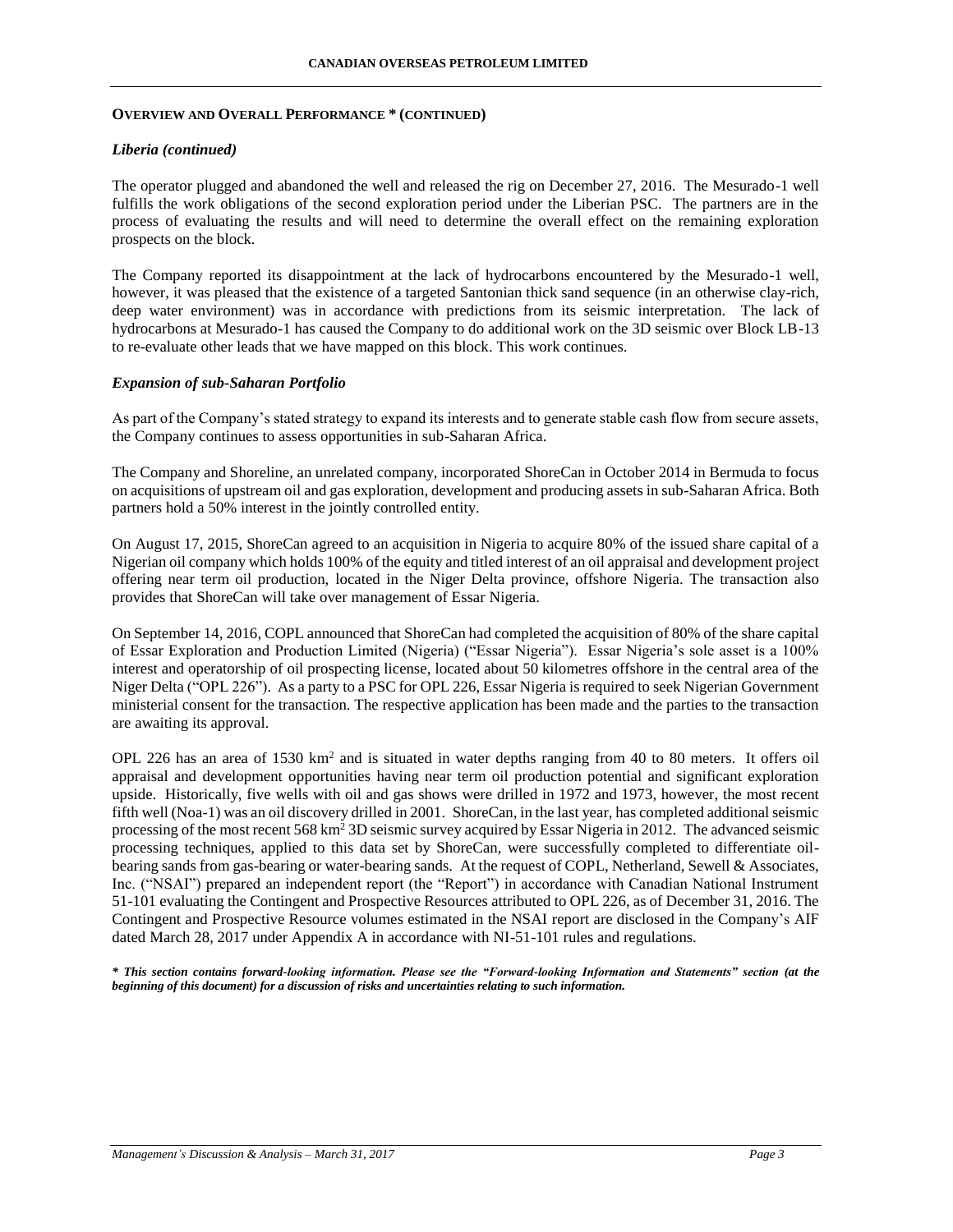#### **CANADIAN OVERSEAS PETROLEUM LIMITED**

#### **FINANCIAL SUMMARY**

General and administrative costs were \$1.1 million for the three months ended March 31, 2017 (net of \$0.1 million of costs allocated to exploration projects), compared to \$1.0 million for the same period in 2016 (net of \$42,000 of costs allocated to exploration projects). A foreign exchange gain of \$58,000 was recognized for the three months ended March 31, 2017, compared to foreign exchange loss of \$46,000 for the same period in 2016. The Company recognized a gain on derivative of \$0.3 million for the three months ended March 31, 2017, compared to a loss of \$0.7 million for the same period in 2016. The interest income of \$5,000 was recorded for the three months ended March 31, 2017, compared to \$3,000 for the same period in 2016. The loss recognized on the Company's investment in ShoreCan was \$1,000 for the three months ended March 31, 2017, compared to \$2,000 for the same period in 2016. As a result, the Company's net loss amounted to \$0.8 million for the three months ended March 31, 2017, compared to net loss of \$1.8 million for the three months ended March 31, 2016.

As at March 31, 2017, the Company's cash and cash equivalents amounted to \$1.6 million. Cash used in operating activities amounted to \$0.9 million for the three months ended March 31, 2017 compared to \$0.7 million for the same period in 2016. Cash used in investing activities amounted to \$0.1 million for the three months ended March 31, 2017, compared to \$40,000 for the three months ended March 31, 2016.

#### **OUTLOOK \***

The Company's strategy is to grow its international oil and gas business offshore sub-Saharan Africa and elsewhere in the world by farming into, and/or acquiring interests in, exploration, unappraised and/or undeveloped assets as well as in producing assets using the expertise and experience of its senior management team.

The Company's short-term operations will focus on:

- working with ExxonMobil to evaluate Mesurado-1 results and other prospects on Block BL-13 offshore Liberia;
- working to progress the planning of future drill locations in Nigeria on OPL 226; and
- working to successfully conclude the variety of new opportunities available in Africa and elsewhere.

Currently the Company does not have material cash inflows and/or adequate financing to develop profitable operations. The Company is pursuing exploration projects and contracts that will require substantial additional financing before they are able to generate positive cash flows. Accordingly, the Company's continued successful operation is dependent on its ability to obtain additional financing. There is no assurance that the Company will be able to obtain adequate financing in the future or that such financing will be obtained on terms advantageous to the Company. With no assurance such financing will be obtained in future, there is material uncertainty that may cast substantial doubt on the Business' ability to continue as a going concern. All of these factors represent events, risks or uncertainties that management believes will materially affect the Company's future performance.

*\* This section contains forward-looking information. Please see the "Forward-looking Information and Statements" section (at the beginning of this document) for a discussion of risks and uncertainties relating to such information.*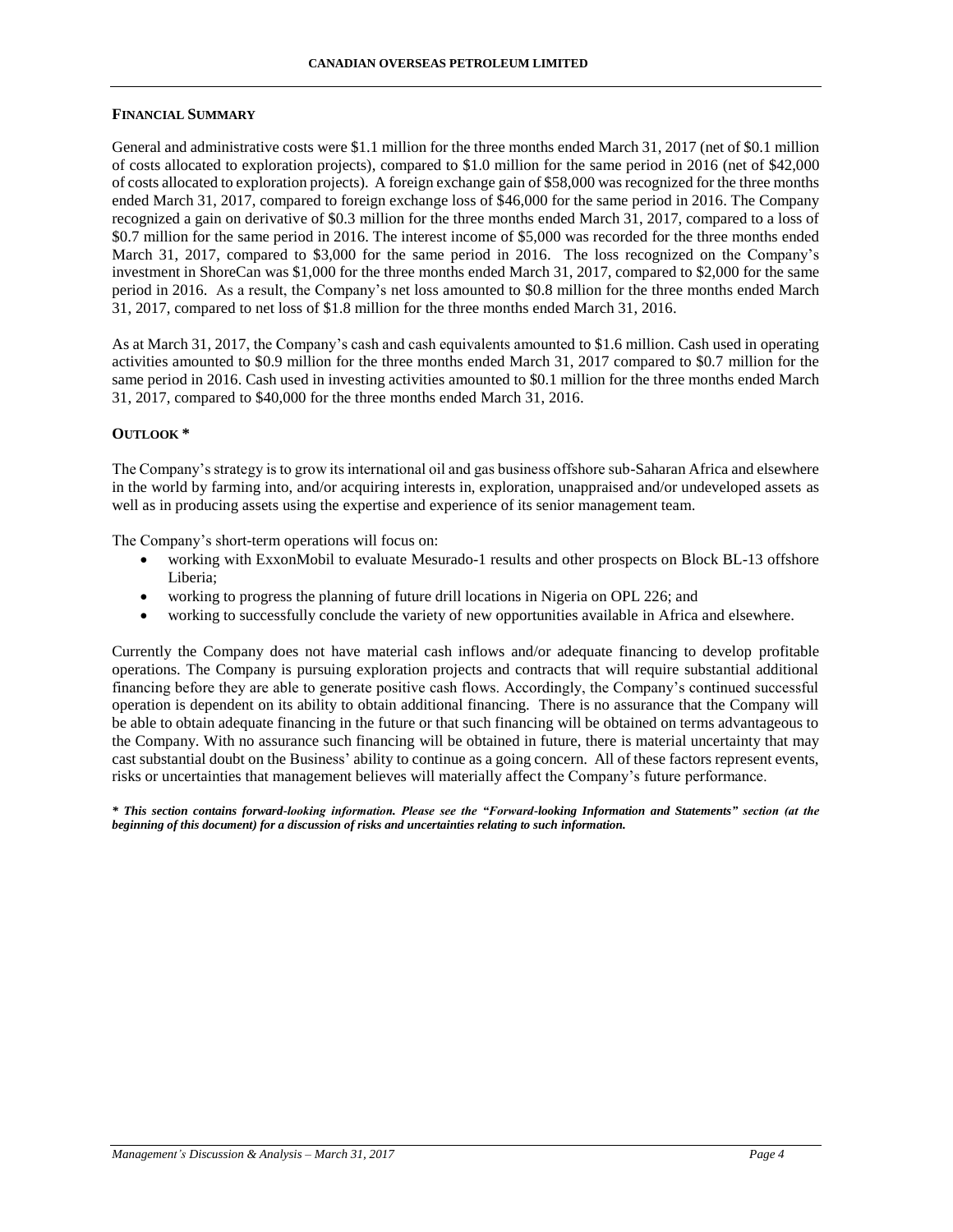## **SELECTED QUARTERLY INFORMATION**

## **DISCUSSION OF OPERATIONS**

The Company has not had significant revenue from operations in any of its last two financial years. The following table summarizes the Company's financial results for the three months ended March 31 2017 and 2016:

| $(S 000's)$ except per share                                                                                                                                  | Three months<br>ended March 31,<br>2017  | Three months<br>ended March 31,<br>2016   |
|---------------------------------------------------------------------------------------------------------------------------------------------------------------|------------------------------------------|-------------------------------------------|
| Administrative expenses<br>Interest income<br>Derivative $(gain) / loss$<br>Foreign exchange (gain) / loss<br>Loss on investment in joint venture<br>Net loss | \$1,130<br>(5)<br>(267)<br>(58)<br>806   | \$1,038<br>(3)<br>654<br>46<br>2<br>1,750 |
| Per share loss (basic and diluted)<br>Outstanding common shares at<br>March 31<br>Weighted average common shares<br>- basic                                   | \$<br>0.00<br>617,139,350<br>617,139,350 | \$<br>0.00<br>482.339.196<br>482.339.196  |
| Cash used in operating activities                                                                                                                             | \$<br>886                                | 736                                       |

### *Administrative Expenses*

 $\blacksquare$ 

A breakdown of administrative expenses is as follows:

|                                                              | Three months<br>ended March 31, |         | Three months<br>ended March 31, |       |
|--------------------------------------------------------------|---------------------------------|---------|---------------------------------|-------|
| (S 000's)                                                    |                                 | 2017    |                                 | 2016  |
| Administrative:                                              |                                 |         |                                 |       |
| Payroll and related costs                                    |                                 | 557     | S                               | 537   |
| External directors' fees and related costs                   |                                 | 137     |                                 | 107   |
| Consulting services                                          |                                 | 45      |                                 | 90    |
| Professional services                                        |                                 | 146     |                                 | 43    |
| Travel expenses                                              |                                 | 99      |                                 | 87    |
| Office expenses                                              |                                 | 167     |                                 | 151   |
| Stock exchange, transfer agent and UK regulatory agents fees |                                 | 53      |                                 | 26    |
| Other general and administrative                             |                                 | 49      |                                 | 39    |
| Costs allocated to exploration projects                      |                                 | (123)   |                                 | (42)  |
| Total administrative                                         |                                 | \$1.130 |                                 | 1.038 |

Administrative expenses amounted to \$1.1 million for the three months ended March 31, 2017, compared to \$1.0 million for the same period 2016, and are presented net of costs allocated to exploration projects which amounted to \$123,000 for the three months ended March 31, 2017 and \$42,000 in the same period in 2016.

The increase in administrative expenses of \$0.1 million was mainly due to an increase in expenses related to professional services of \$0.1 million (mainly an increase in legal services) and an increase in external directors' fees due to more board meetings held in first quarter of 2017 compared to 2016 and related travel expenses, partially compensated by a decrease in consulting services (mainly accounting and reporting services). In addition, majority of other costs were slightly higher as a result of CAD being stronger against USD in first quarter of 2017, compared to first quarter of 2016 (a significant portion of the Company's administrative expenses is incurred in CAD).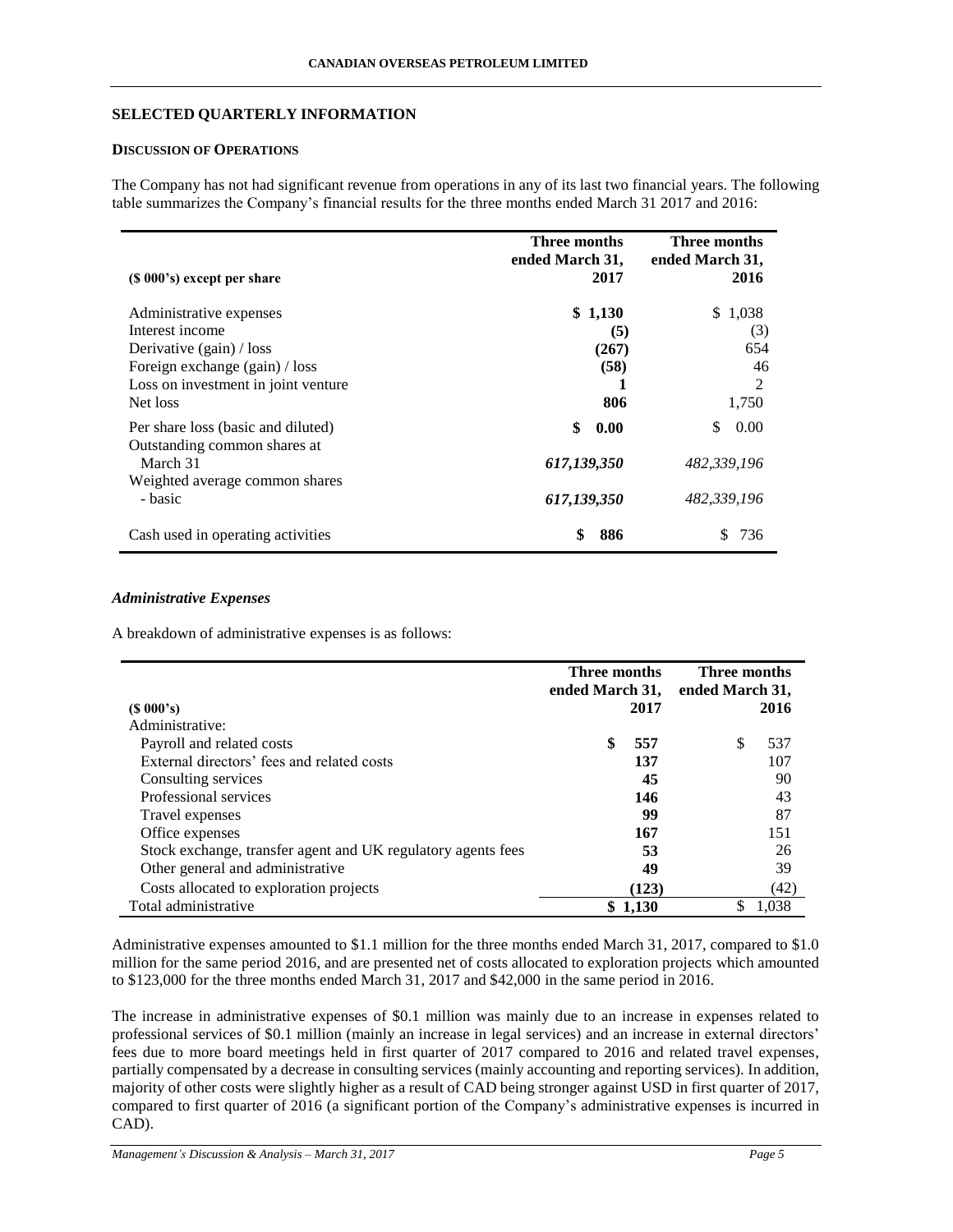## **SELECTED QUARTERLY INFORMATION (CONTINUED)**

### *Interest Income*

Interest income earned was \$5,000 for the three months ended March 31, 2017, compared to \$3,000 for the same period ended March 31, 2016. The interest income relates to interest earned on cash held at banks.

### *Derivative Gain / Loss\**

The Company has 254,850,267 various Common Share purchase warrants ("Warrants") that were issued in 2016 and 2015 and are outstanding as at March 31, 2017. These Warrants' exercise price is in CAD or GBP and the Company's stocks are traded in CAD or GBP, however, the Company's functional currency is USD. As there is variability in the exchange rates, these Warrants are classified as derivative financial instruments and a derivative liability was recognized as at the date of grant in relation to those Warrants issued.

As at March 31, 2017, the Warrants outstanding as at that date and recognized as derivative financial instruments were revalued and a derivative gain of \$0.3 million was recognized for the three months ended March 31, 2017, compared to a derivative loss of \$0.7 million for the same period of 2016.

The derivative gain recorded for the period ended March 31, 2017 represents a decrease in Warrants' fair values mainly due to a decrease in the Company's stock price from CAD \$0.03 (\$0.02) as at December 31, 2016 to CAD \$0.02 (\$0.015) as at March 31, 2017 and shorter time to expiry date. The estimated derivative liability as at March 31, 2017, is valued at \$0.1 million (December 31, 2016 - \$0.3 million). The fair value of warrants recognized as derivative financial instruments was estimated using a Black-Scholes option pricing model (the assumptions used for the Black-Scholes model are discussed in the Note 5 accompanying the Company's unaudited condensed consolidated financial statements as at March 31, 2017).

*\* This section contains forward-looking information. Please see the "Forward-looking Information and Statements" section (at the beginning of this document) for a discussion of risks and uncertainties relating to such information.*

## *Foreign Exchange Gain*

A foreign exchange gain of \$58,000 was recognized for the three months ended March 31, 2017 (compared to a \$46,000 loss for the same period in 2016), which relates mainly to gain on translation of cash, cash equivalents and accounts payable denominated in currencies other than USD.

### *Loss on Investment in Joint Venture*

The Company currently holds a 50% interest in a jointly controlled entity, ShoreCan. For the three months ended March 31, 2017, the Company charged ShoreCan \$0.3 million for management and technical services, which were included in ShoreCan's general and administration expenses for the same period. These amounts of revenue were reversed from the Company's revenue and investment in joint venture.

As at March 31, 2017, the Company's share in ShoreCan's losses of \$0.4 million (March 31, 2016 - \$0.6 million) exceed the Company's net investment in ShoreCan of \$1,000 for this period (the three months ended March 31, 2016 - \$2,000). Accordingly, under the equity method, the loss on investment recognized by the Company amounted to \$1,000 for the three months ended March 31, 2017 (the three months ended March 31, 2016 - \$2,000).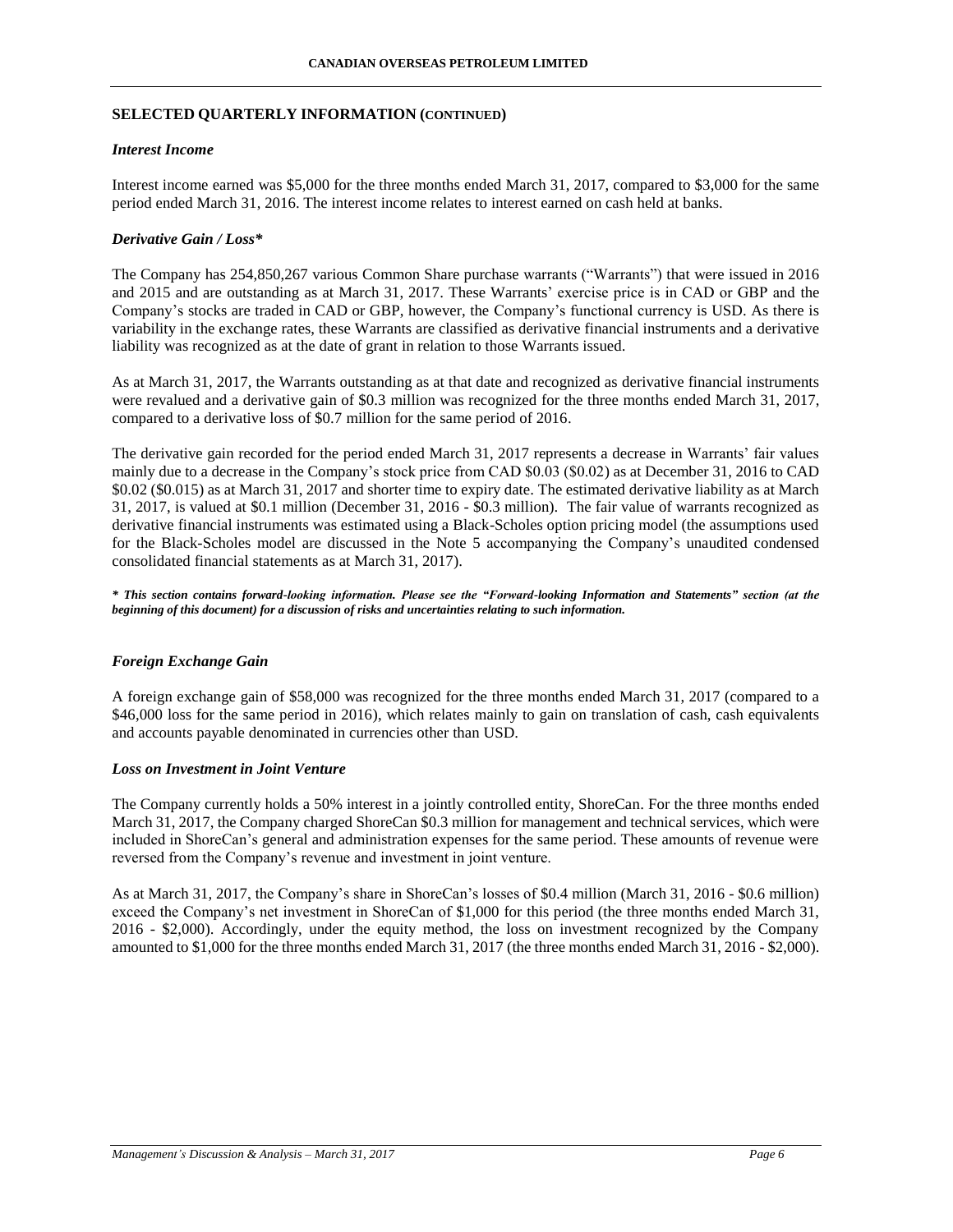### **COMPARATIVE FINANCIAL POSITION ITEMS**

The following table summarizes the Company's financial position as at March 31, 2017 and December 31, 2016:

|                                   | March 31,   | December 31,   |
|-----------------------------------|-------------|----------------|
| $(S 000's)$ except per share      | 2017        | 2016           |
| Cash and cash equivalents         | 1.591<br>\$ | S<br>2,565     |
| Exploration and evaluation assets | 15,530      | 15,407         |
| Total assets                      | 17,559      | 18,480         |
| Non-current financial liabilities | 71          | 335            |
| Share capital                     | (124, 874)  | (124, 874)     |
| Shareholders' equity              | (16,310)    | (17, 154)<br>S |

Economic and industry factors and their respective impact on the Company for the quarter ended March 31, 2017, are substantially unchanged since the year ended December 31, 2016.

#### *Cash and Cash Equivalents*

The decrease in cash and cash equivalents of \$1.0 million during the first three months of 2017 relates mainly to cash utilized in operating activities of \$0.9 million and investing activities of \$ 0.1 million.

#### *Investment in joint venture*

The Company's investment in joint venture, relates to a 50% share of ShoreCan, the jointly controlled entity and represents a 50% share in ShoreCan's assets and liabilities. As the Company's share of ShoreCan's net liabilities exceeded the Company's net interest in ShoreCan as at March 31, 2017, under the equity method, the Company discontinued recognizing its share of future losses and the carrying amount of the investment in the jointly controlled entity was \$nil as at March 31, 2017 (\$nil as at December 31, 2016).

### *Exploration and Evaluation Assets*

| $(S\ 000's)$                                                                               | March 31,<br>2017 | December 31,<br>2016 |
|--------------------------------------------------------------------------------------------|-------------------|----------------------|
| $E&E$ assets – opening balance                                                             | \$15,407          | \$16,455             |
| Capitalized geological and geophysical work<br>Derecognition of exploration and evaluation | 123               | 273                  |
| assets                                                                                     |                   | (1,321)              |
| Total capitalized exploration and                                                          |                   |                      |
| evaluation costs                                                                           | \$15,530          | \$15,407             |

The Company holds a 17% working interest in Block LB-13 offshore Liberia, with the remaining 83% being held by ExxonMobil Exploration and Production Liberia Limited, who is the operator under this license.

As at March 31, 2017, the Company's exploration and evaluation assets ("E&E") relate entirely to the Liberia project and consists mainly of 3D seismic of Block LB-13 and capitalized geological and geophysical evaluation work conducted on this block, net of \$1.3 million of E&E derecognized in 2016, further to drilling Mesurado-1 well that was not commercially successful. Currently both partners are evaluating the results from Mesurado-1 drilling and performing further geological and geophysical analysis on the rest of block LB-13.

## *Total Assets*

Total assets decreased by \$0.9 million from \$18.5 million as at December 31, 2016 to \$17.6 million as at March 31, 2017. This decrease is mainly a result of a decrease in cash and cash equivalents.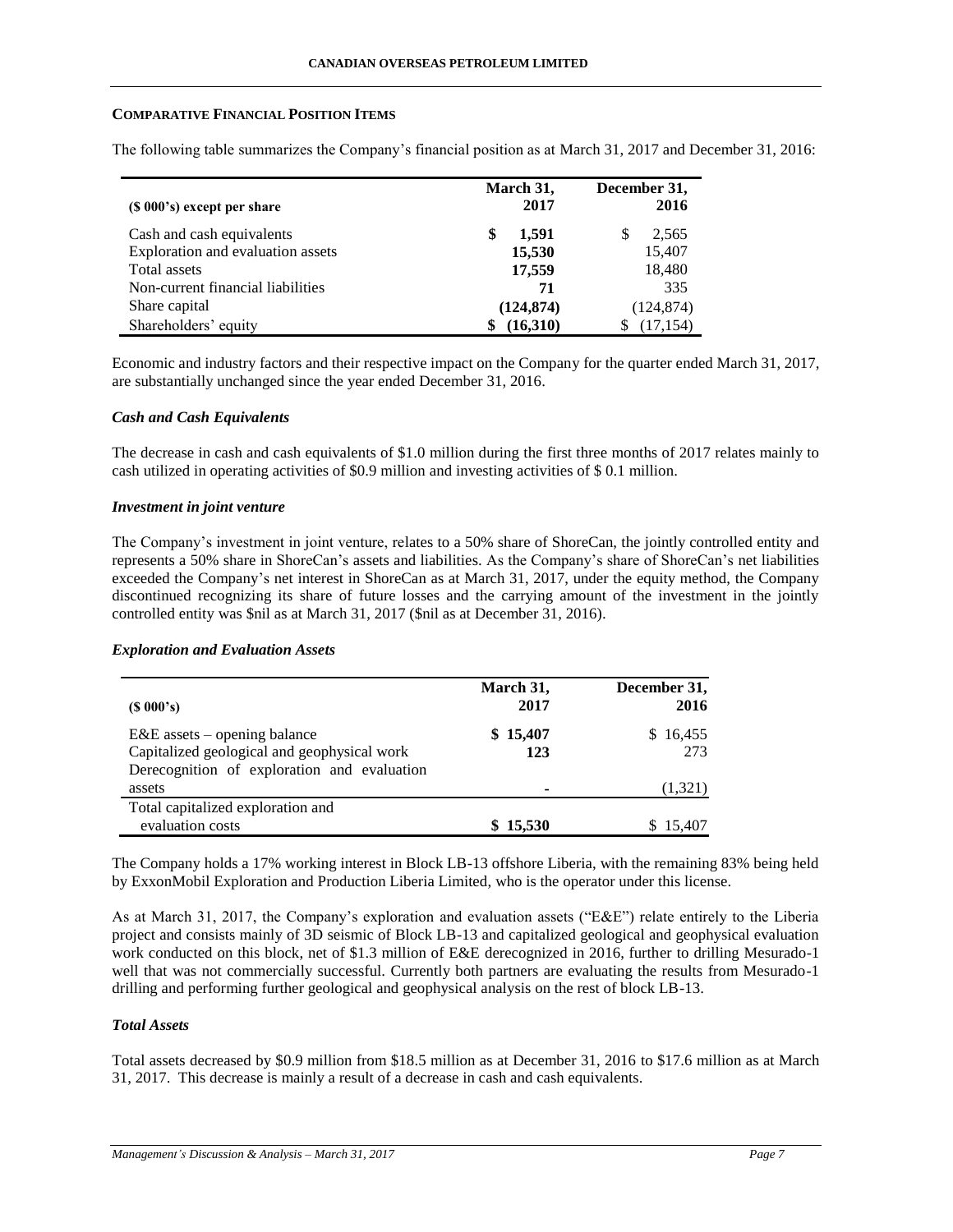### **COMPARATIVE FINANCIAL POSITION ITEMS (CONTINUED)**

### *Non-current Financial Liability*

Non-current financial liability of \$71,000 as at March 31, 2017 and \$0.3 million as at December 31, 2016 represents entirely valuation of Warrants issued by the Company in currencies other than USD. As there is variability in the exchange rates, these Warrants are classified as derivative financial instruments and a derivative liability is recognized as at the date of issue; subsequently, the derivative liability is revalued at each balance sheet date until Warrants are exercised or expire. As at March 31, 2017, the derivative liability represents a valuation of warrants issued during 2016 and 2015 and still outstanding as at March 31, 2017. The fair value of Warrants is estimated using a Black-Scholes option pricing model (the assumptions used for the model are discussed in the notes accompanying the Company's unaudited condensed consolidated financial statements as at March 31, 2017).

### *Shareholders' Equity*

The decrease in shareholders' equity of \$0.9 million from \$17.2 million as at December 31, 2016 to \$16.3 million as at March 31, 2017 represents the net loss incurred for the three months ended March 31, 2017.

As at March 28, 2017 and May 5, 2017 the Company has 617,139,350 Common Shares issued and outstanding.

## **SUMMARY OF QUARTERLY RESULTS**

Eight most recent quarters:

| $(S\ 000's)$                              | <b>March 31, 2017</b> | <b>December 31, 2016</b> | <b>September 30, 2016</b> | <b>June 30, 2016</b> |
|-------------------------------------------|-----------------------|--------------------------|---------------------------|----------------------|
| Revenue                                   |                       |                          |                           |                      |
| Income $/(Loss)$                          | (806)                 | 3.972                    | (6.511)                   | (2,472)              |
| <b>Earnings</b><br>$/$ (Loss) per share - |                       |                          |                           |                      |
| basic & diluted                           | (0.00)                | $0.01\,$                 | (0.01                     | (0.00)               |

| (S 000's)                           | <b>March 31, 2016</b> | December 31, 2015 | <b>September 30, 2015</b> | June 30 2015 |
|-------------------------------------|-----------------------|-------------------|---------------------------|--------------|
| <b>Revenue</b>                      |                       |                   |                           |              |
| Loss                                | 1.750                 | 1,943             | (980)                     | 1,629        |
| Loss per share - basic $\&$ diluted | (0.00)                | (0.00)            | (0.00)                    | (0.00)       |

The revenue in all quarters consists of interest income earned on cash balances held at banks.

Significant fluctuations in the Company's quarterly net results during 2017, 2016 and 2015 were mainly due to non-cash items recorded during the quarters in respect of E&E derecognition, stock-based compensation and changes in derivatives valuation as follows:

| (S 000's)                              | <b>March 31, 2017</b> | <b>December 31, 2016</b> | <b>September 30, 2016</b> | June 30, 2016       |
|----------------------------------------|-----------------------|--------------------------|---------------------------|---------------------|
| <b>Derecognition of E&amp;E assets</b> |                       | (1,321)                  |                           |                     |
| <b>Stock-based compensation</b>        |                       | (568)                    | (261)                     | (1,268)             |
| Derivative gain/(loss)                 | 267                   | 7.199                    | (4.814)                   | 395                 |
|                                        |                       |                          |                           |                     |
| (S 000's)                              | <b>March 31, 2016</b> | December 31, 2015        | <b>September 30, 2015</b> | <b>June 30 2015</b> |
| Derecognition of E&E assets            |                       | $\overline{\phantom{0}}$ | -                         |                     |

| <b>BWCK-Dascu Compensation</b>                                                                                        |       |      |  |
|-----------------------------------------------------------------------------------------------------------------------|-------|------|--|
| Derivative gain/(loss)                                                                                                | (654) | .060 |  |
|                                                                                                                       |       |      |  |
| In the fourth quarter of 2016, the Company had derecognized \$1.3 million of its E&E assets in respect of its project |       |      |  |
| .                                                                                                                     |       |      |  |

in Liberia (discussed in "Exploration and Evaluation Assets" section). There were no E&E write-offs recorded in the first quarter of 2017 and in other quarters of 2016 and 2015.

 $Stock$ -based compensation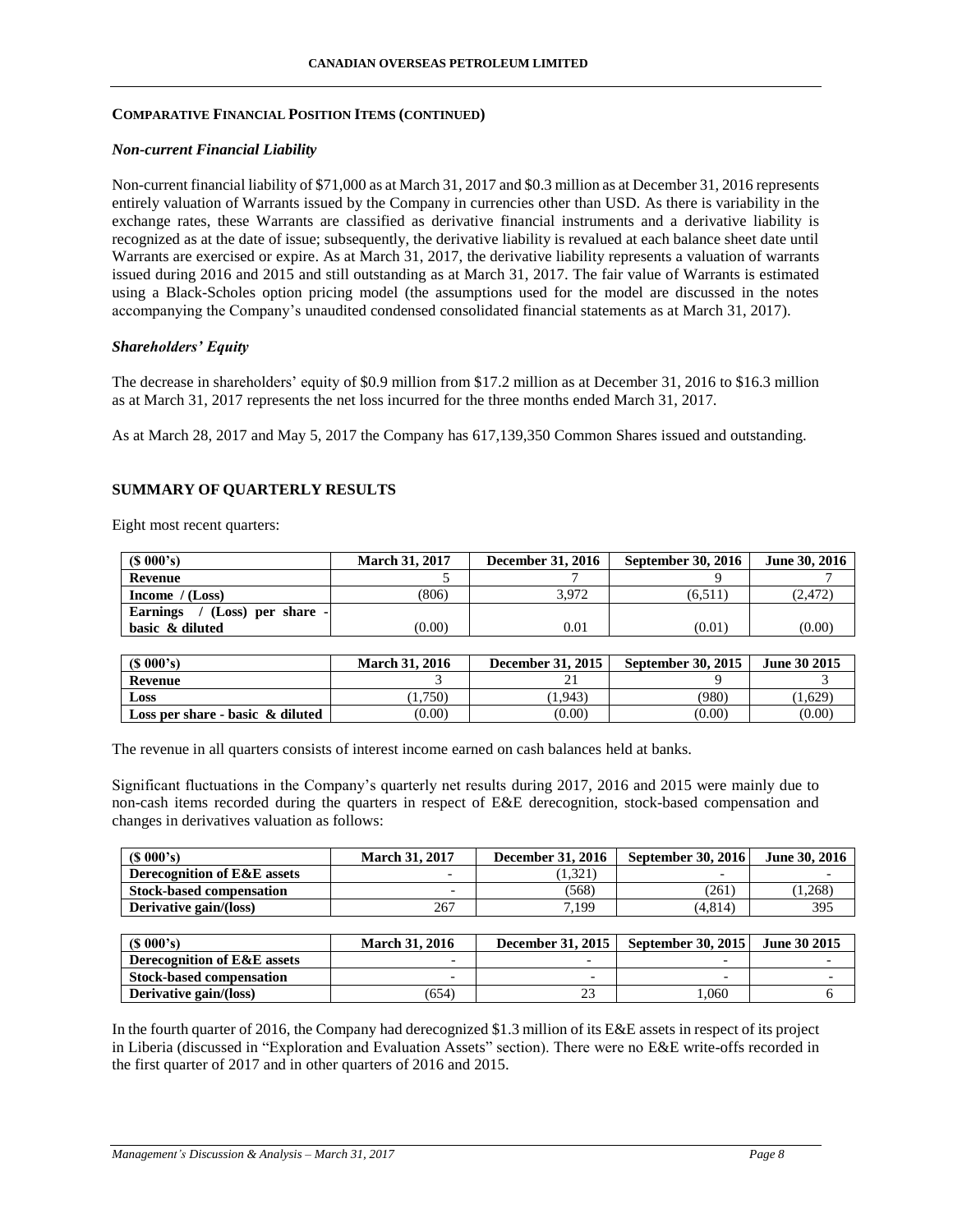### **SUMMARY OF QUARTERLY RESULTS (CONTINUED)**

The stock-based compensation was recognized in second, third and fourth quarter of 2016 in respect of stock options granted during these periods. There were no stock options granted during the first quarter of 2017 and in 2015.

Derivative gain and loss represents a change in valuation of the Company's Warrants that are recognized as derivative financial instruments and outstanding as at each balance sheet date (discussed in "Derivative Gain/Loss" section). Warrants' fair values are estimated based on Black-Scholes options pricing model and significant quarterly fluctuations in derivative liability are mainly due to fluctuations in the Company's stock price as at each quarter end. In addition, new Warrants issued during 2016 increased the number of Warrants recognized as derivatives from 84.8 million as at December 31, 2015 to 204.3 million Warrants outstanding as at December 31, 2016 and March 31, 2017.

Quarterly administrative expenses were \$1.1 million for first quarter of 2017, \$1.4 million for second, third and fourth quarter of 2016 and \$1.0 million for the first quarter of 2016, compared to administrative expenses of \$1.5 million for the second and fourth quarter and \$1.8 million for third quarter of 2015. The overall decrease in administrative expenses related mainly to a decrease in professional legal fees and consulting services and an increase in costs allocated to exploration projects.

The Company is exposed to foreign exchange fluctuations, mainly Canadian dollar and British Pound against the U.S. dollar. Accordingly, foreign exchange gains or losses have an impact on its reported results. A material foreign exchange loss of \$0.2 million was recorded in second quarter of 2016, compared to material foreign exchange loss of \$0.2 million recorded in the third quarter of 2015, and a foreign exchange gain of \$0.2 million recorded in second quarter of 2015.

In addition, the Company's quarterly net results include losses on investment in joint venture (discussed in "Loss on Investment in Joint Venture" section). A material loss on investment of \$0.1 million was recognized in third quarter of 2016, compared to \$0.1 million and \$0.4 million of losses on investment recognized in the second and fourth quarters of 2015.

## **FINANCIAL INSTRUMENTS\***

The Company's financial instruments consist of cash, short-term deposits, credit card and deposits, accounts receivable, as well as accounts payable, accrued liabilities and derivative liability. It is management's opinion that the Company is not currently exposed to significant interest and/or credit risks arising from these financial instruments and that the fair value of these financial instruments approximates their carrying value.

To mitigate a portion of foreign exchange risk exposure and to the extent it is feasible, the Company keeps its funds in currencies applicable to its known short-term commitments. No assurance can be given that such management of risk exposure will offset and/or eliminate the foreign exchange loss/gain fluctuations.

*\* This section contains forward-looking information. Please see the "Forward-looking Information and Statements" section (at the beginning of this document) for a discussion of risks and uncertainties relating to such information.*

## **SHARE CAPITAL**

The Company is authorized to issue an unlimited number of common and preferred shares. As at March 31, 2017, there were 617,139,350 Common Shares issued and outstanding.

As at March 31, 2017, the Company had the following outstanding securities other than Common Shares:

- 254,850,267 share purchase warrants issued and outstanding to purchase Common Shares with a weighted average exercise price of \$0.14 per share and a remaining contractual life of 3 months to 13 months; and
- 61,005,000 stock options issued and outstanding to purchase Common Shares with a weighted average exercise price of \$0.11 per Common Share and a remaining contractual life of one year and seven months to four years and seven months.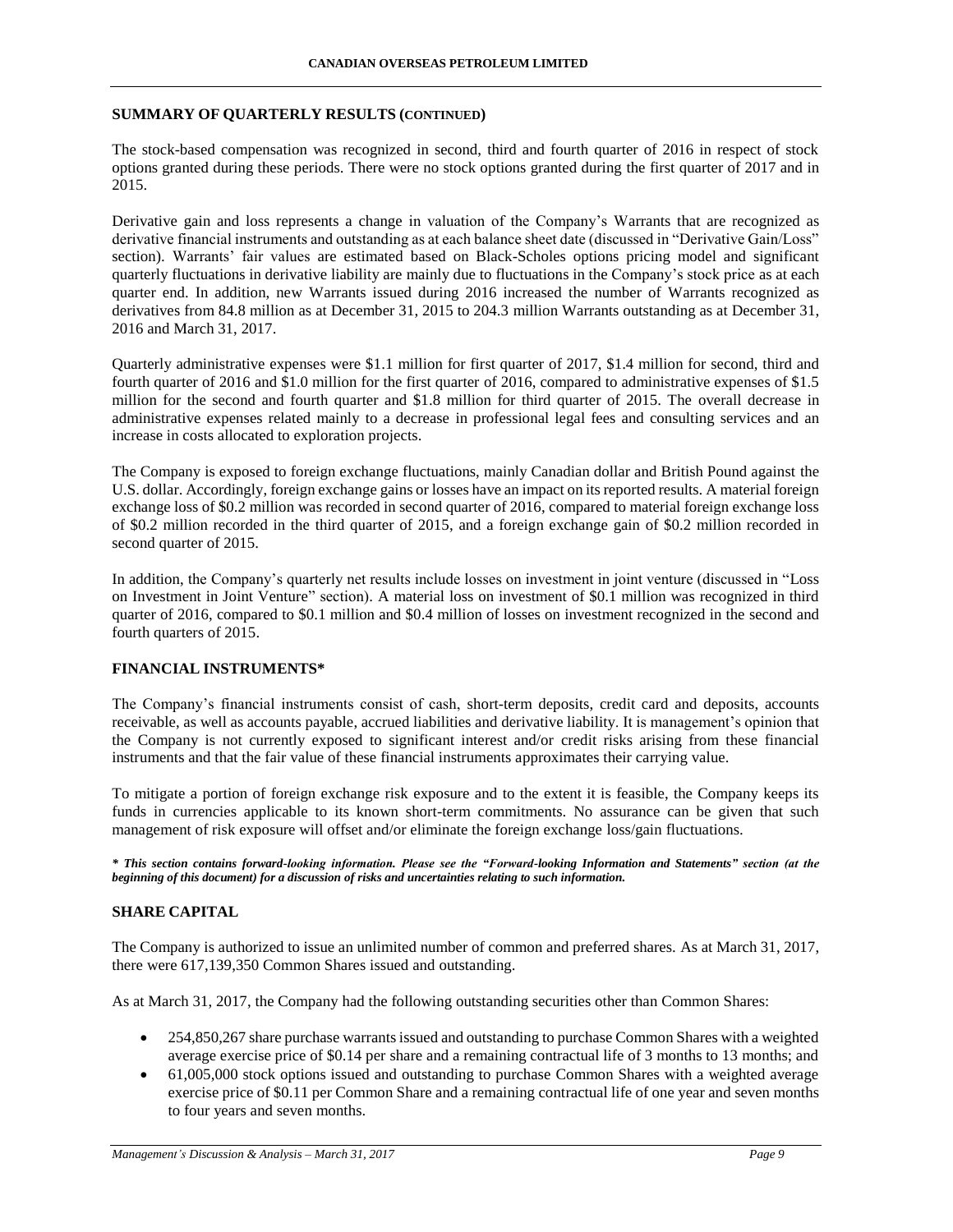### **SHARE CAPITAL (CONTINUED)**

During first quarter of 2017, there were no Common Shares issued and/or Warrants issued or exercised. Also, there were no stock options granted, exercised, expired and/or forfeited during the three months ended March 31, 2017.

Subsequent to quarter end, on April 30, 2017, 2,800,000 stock options were forfeited.

## **COMMITMENTS AND CONTRACTUAL OBLIGATIONS\***

As at March 31, 2017, the Company has the following commitments:

|              | Total | Less than       | <b>One to Three</b> | Four to           | <b>After Five</b> |
|--------------|-------|-----------------|---------------------|-------------------|-------------------|
| In $$000's$  |       | <b>One Year</b> | Years               | <b>Five Years</b> | <b>Years</b>      |
| Office lease | 1.321 | 495             | 826                 | <u>. на с</u>     | $\sim$            |

The Company is committed under an operating lease agreement for the rental of office space in Calgary, Canada. The approximate lease payments total \$1.3 million and are payable over the next three years.

#### *ShoreCan's Commitments*

The Company currently holds a 50% interest in a jointly controlled entity, ShoreCan, focusing on acquisitions of upstream oil and gas exploration, development and producing assets in sub-Saharan Africa. The determination of ShoreCan as a joint venture was based on ShoreCan's structure through a separate legal entity whereby neither the legal form nor the contractual arrangement give the owners rights to the assets and obligations for the liabilities within the normal course of business, nor does it give rights to the economic benefits of the assets or responsibility for settling liabilities associated with the arrangement.

The Company and its joint venture partner signed a funding agreement, effective October 24, 2014 (the "Funding Agreement") providing financial support as needed in proportion to its interest (50% each) in ShoreCan for ShoreCan's expenses and obligations. The Funding Agreement does not impose any guarantees from the Company and/or its joint venture partner. Amounts advanced to ShoreCan under the terms of the Funding Agreement are unsecured and payable on or before October 24, 2017 contingent upon ShoreCan generating its own cashflows. Interest is charged monthly at an annual rate of 3.0% above 12 month USD LIBOR.

On September 13, 2016, ShoreCan closed an acquisition of 80% of the issued share capital of Essar Nigeria, a company which sole asset is a 100% interest in OPL 226 license offshore Nigeria. As part of the shareholder agreement, ShoreCan has agreed to cover the funding of Essar Nigeria's operations. As a party to a PSC for OPL 226, Essar Nigeria is required to seek Nigerian Government ministerial consent for the transaction. The respective application has been made and the parties to the transaction are awaiting its approval.

In January 2017, three ShoreCan's representatives were appointed Directors of Essar Nigeria, gaining majority on Essar Nigeria board. ShoreCan has assessed that the transaction does not meet criteria of a business acquisition as Essar Nigeria is in exploration/development stage and as at March 31, 2017, ShoreCan has legal control over Essar Nigeria. As at the date of filing of this MD&A, Shorecan has assessed that they do not have control under the control framework of IFRS 10, *Consolidated Financial Statements.* Accordingly, the financial statements of ShoreCan (presented in the Note 3 accompanying the Company's unaudited condensed consolidated financial statements as at March 31, 2017) do not include Essar Nigeria results for the first quarter of 2017 and the \$0.25 million representing the cash consideration paid, is still recognized as a deposit in ShoreCan's books as at as at March 31, 2017.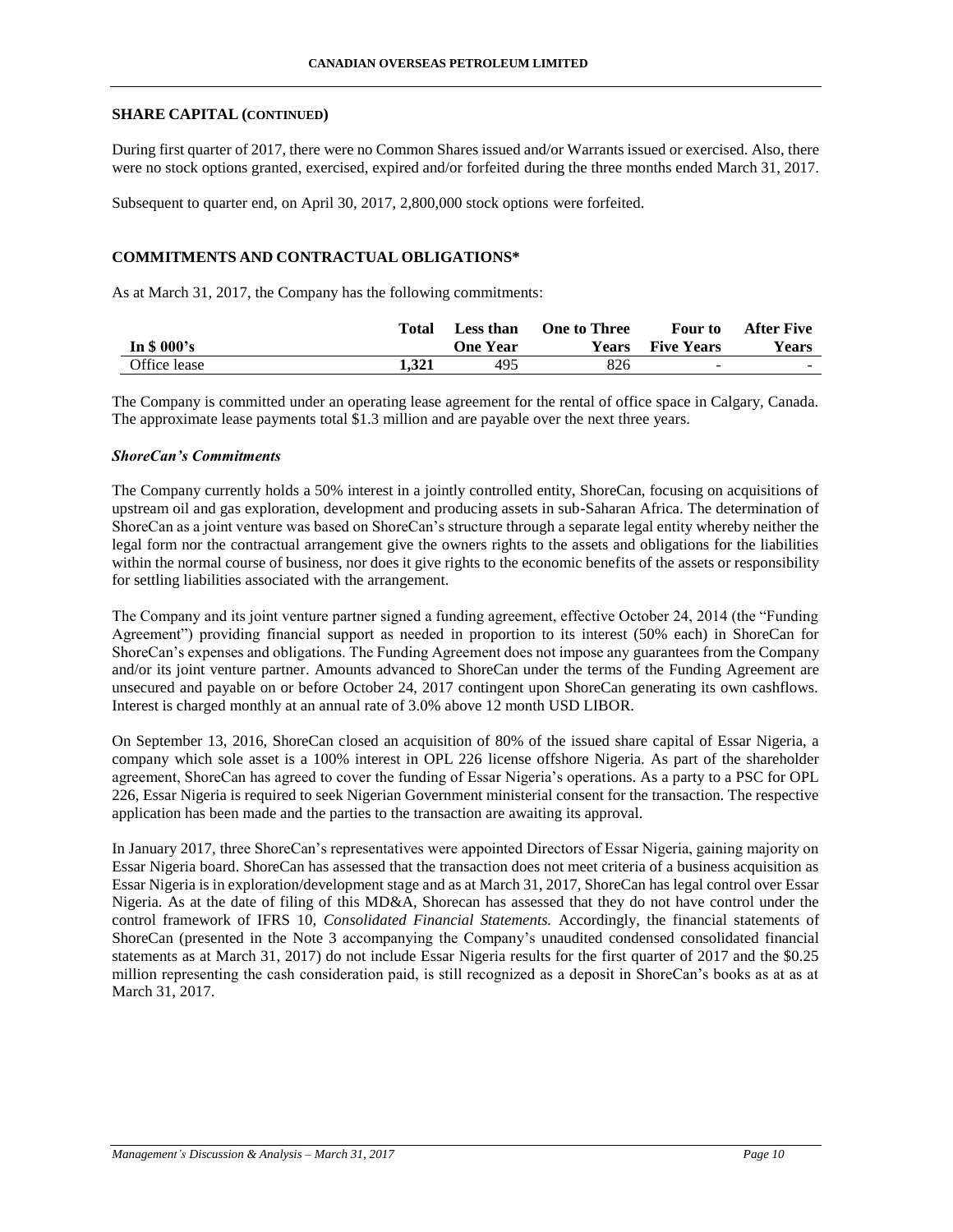## **COMMITMENTS AND CONTRACTUAL OBLIGATIONS\* (CONTINUED)**

#### *ShoreCan's Commitments (continued)*

In addition, ShoreCan has committed to invest up to a maximum of \$80 million into Essar Nigeria in the form of an interest-free shareholder loan. The funds will be used for Essar Nigeria operations and in particular, to cover work program obligations, including the costs of drilling one well under Phase-1 of the PSC; the Phase-1 period was extended to November 30, 2017. Upon receiving final approval from the Nigerian Government, ShoreCan will finalize the recording of this investment based on the fair values of Essar Nigeria's assets and liabilities. As at December 31, 2015, as per Essar Nigeria's audited financial statements, Essar Nigeria had total assets of \$69.8 million and total liabilities of \$69.7 million, including a loan to its parent of \$64.7 million. The agreement with Essar Nigeria provides for the repayment of this loan from future production.

As at the date of filing this MD&A, COPL has not provided any guarantee in respect of obligations, commitments and/or losses of either ShoreCan or Essar Nigeria.

*\* This section contains forward-looking information. Please see the "Forward-looking Information and Statements" section (at the beginning of this document) for a discussion of risks and uncertainties relating to such information.*

## **LIQUIDITY AND CAPITAL RESOURCES\***

As of March 31, 2017, the Company had a working capital of approximately \$0.7 million, cash and cash equivalents of \$1.6 million and shareholders' equity of \$16.3 million.

For the three months ended March 31, 2017, the Company's cash used in operating activities amounted to \$0.9 million (compared to \$0.7 million for the three months ended March 31, 2016) and cash used in investing activities amounted to \$0.1 million for the three months ended March 31, 2017 (compared to \$40,000 for the same period in 2016).

Currently, the Company does not have material cash inflows and/or adequate financing to develop profitable operations. The Company is pursuing exploration projects that, if successful, will require substantial additional financing before they are able to generate positive cash flows. Accordingly, the Company's planned growth and future development activities are dependent on its ability to obtain additional financing. There is no assurance that the Company will be able to obtain adequate financing in the future or that such financing will be obtained on terms advantageous to the Company.

*\* This section contains forward-looking information. Please see the "Forward-looking Information and Statements" section (at the beginning of this document) for a discussion of risks and uncertainties relating to such information.*

#### **ACCOUNTING PRONOUNCEMENTS**

#### *Critical Accounting Estimates*

The preparation of the financial statements in accordance with IFRS requires the Company to make estimates, assumptions and judgements in applying the Company's accounting policies and practices, which may have a significant impact on the financial results reported by the Company. Actual results could differ from estimated amounts, and those differences may be material. A comprehensive discussion of the Company's significant policies and critical accounting estimates is contained in the audited consolidated financial statements for the years ended December 31, 2016 and 2015.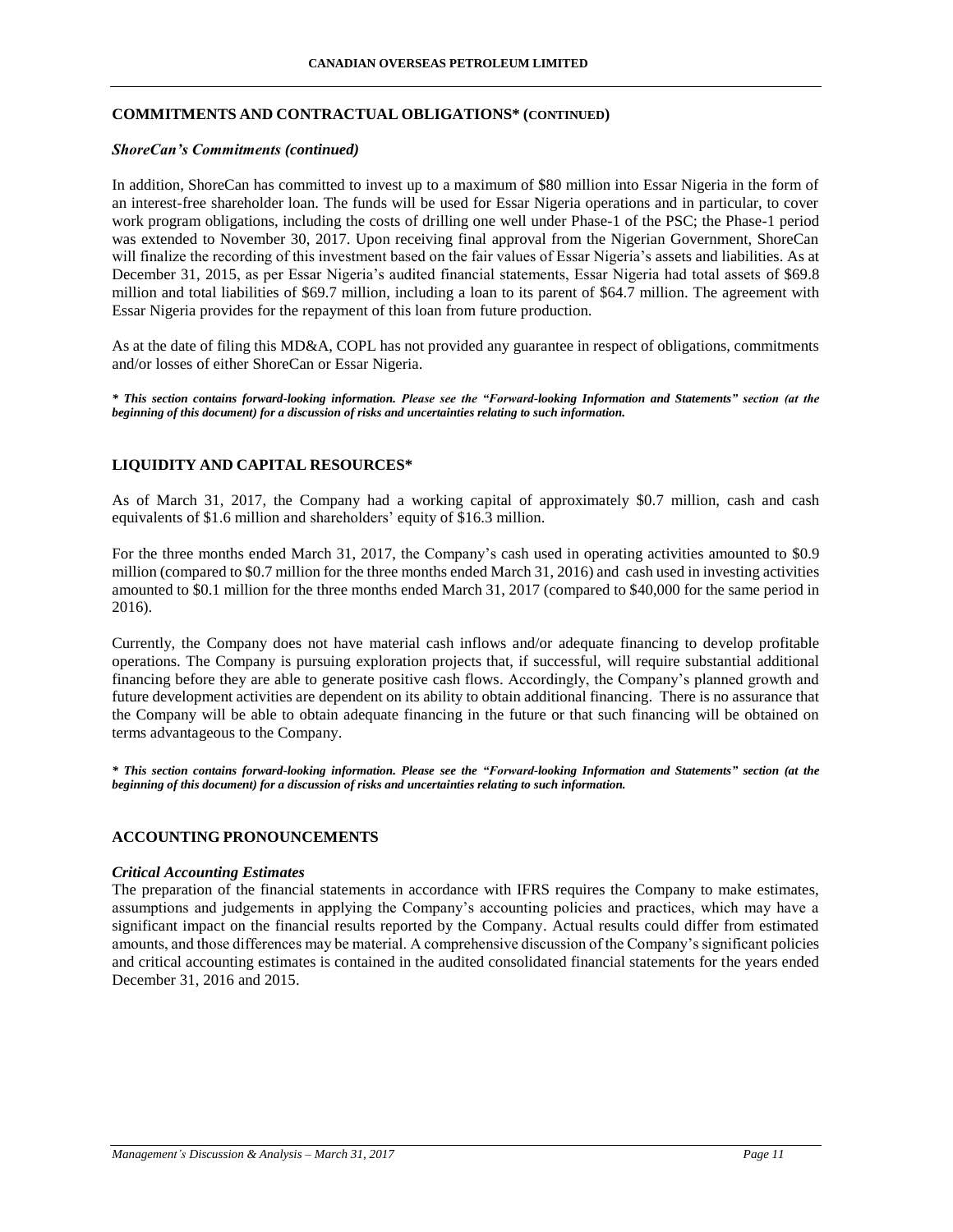### **DISCLOSURE CONTROLS AND PROCEDURES**

The Company's Chief Executive Officer and Chief Financial Officer have designed disclosure controls and procedures ("DC&P"), or caused it to be designed under their supervision, to provide reasonable assurance that material information relating to the Company is made known to them by others, particularly during the period in which the annual filings are being prepared, and information required to be disclosed by the Company in its annual filings, interim filings or other reports filed or submitted by it under securities legislation is recorded, processed, summarized and reported within the time periods specified in securities legislation. Management of COPL, including the Chief Executive Officer and Chief Financial Officer evaluate the effectiveness of the Company's DC&P annually.

## **INTERNAL CONTROLS OVER FINANCIAL REPORTING**

The Company's Chief Executive Officer and Chief Financial Officer are responsible for establishing and maintaining internal control over financial reporting ("ICFR"). They have designed ICFR, or caused it to be designed under their supervision, to provide reasonable assurance regarding the reliability of financial reporting and the preparation of financial statements for external purposes in accordance with IFRS. The control framework the Company's officers used to design the Company's ICFR is the Internal Control – Integrated Framework issued by the Committee of Sponsoring Organizations.

No material changes in the Company's ICFR were identified during the three month period ended March 31, 2017, that have materially affected, or are reasonably likely to materially affect the Company's ICFR.

It should be noted that a control system, including the Company's disclosure and internal controls procedures, no matter how well conceived, can provide only reasonable, but not absolute, assurance that the objectives of the control system will be met and it should not be expected the disclosure and internal control procedures will prevent all errors or fraud. In reaching a reasonable level of assurance, management necessarily is required to apply its judgment in evaluating the cost/benefit relationship of possible controls and procedures.